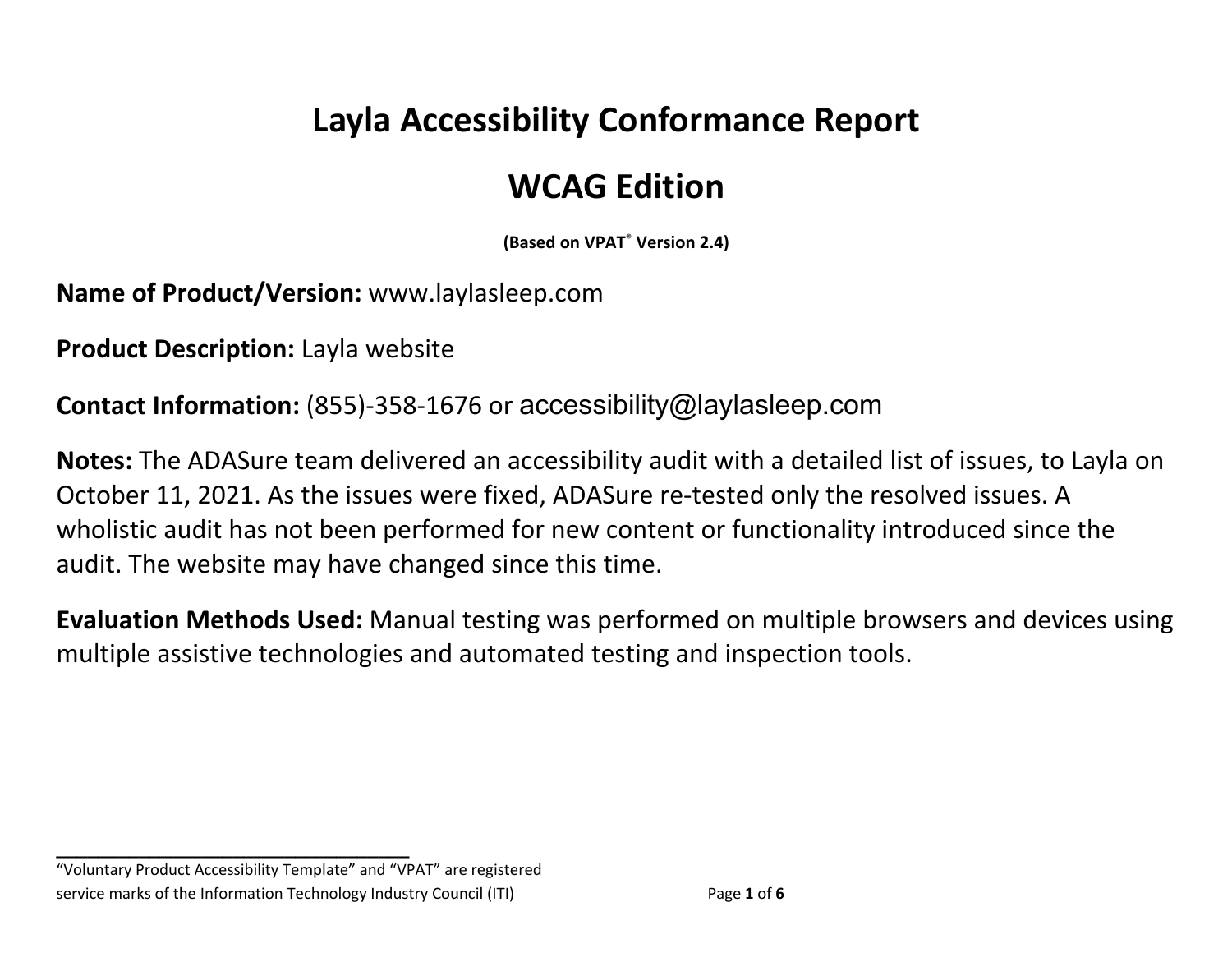### **Applicable Standards/Guidelines**

This report covers the degree of conformance for the following accessibility standard/guidelines: Web Content Accessibility Guidelines 2.1 at https://www.w3.org/TR/WCAG21/ (Level A and Level AA).

### **Terms**

The terms used in the Conformance Level information are defined as follows:

- Supports: The functionality of the product has at least one method that meets the criterion without known defects or meets with equivalent facilitation.
- Partially Supports: Some functionality of the product does not meet the criterion.
- Does Not Support: The majority of product functionality does not meet the criterion.
- Not Applicable: The criterion is not relevant to the product.
- Not Evaluated: The product has not been evaluated against the criterion. This can be used only in WCAG 2.0 Level AAA.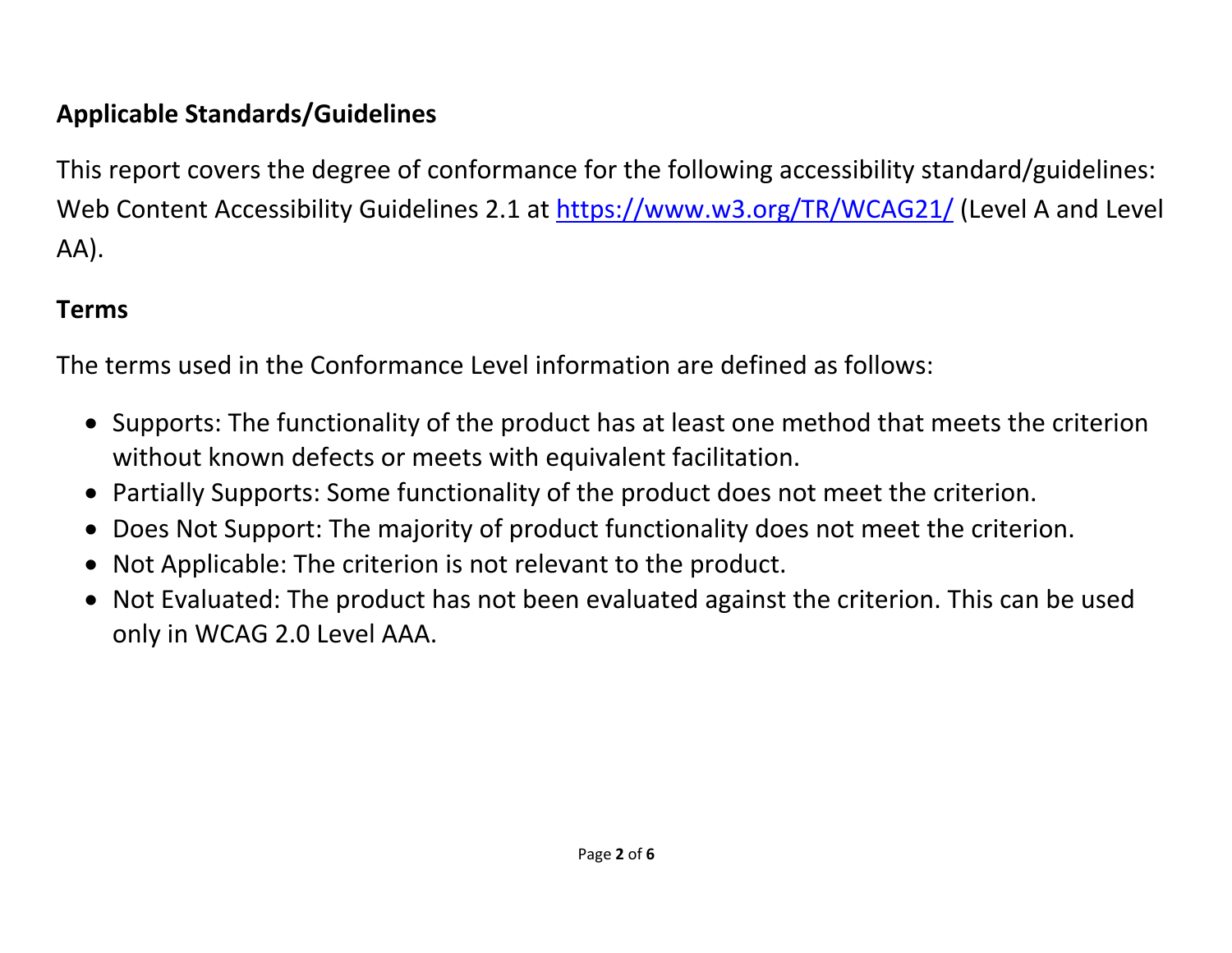#### **WCAG 2.1 Report**

Note: When reporting on conformance with the WCAG 2.1 Success Criteria, they are scoped for full pages, complete processes, and accessibility-supported ways of using technology as documented in the WCAG 2.1 Conformance Requirements.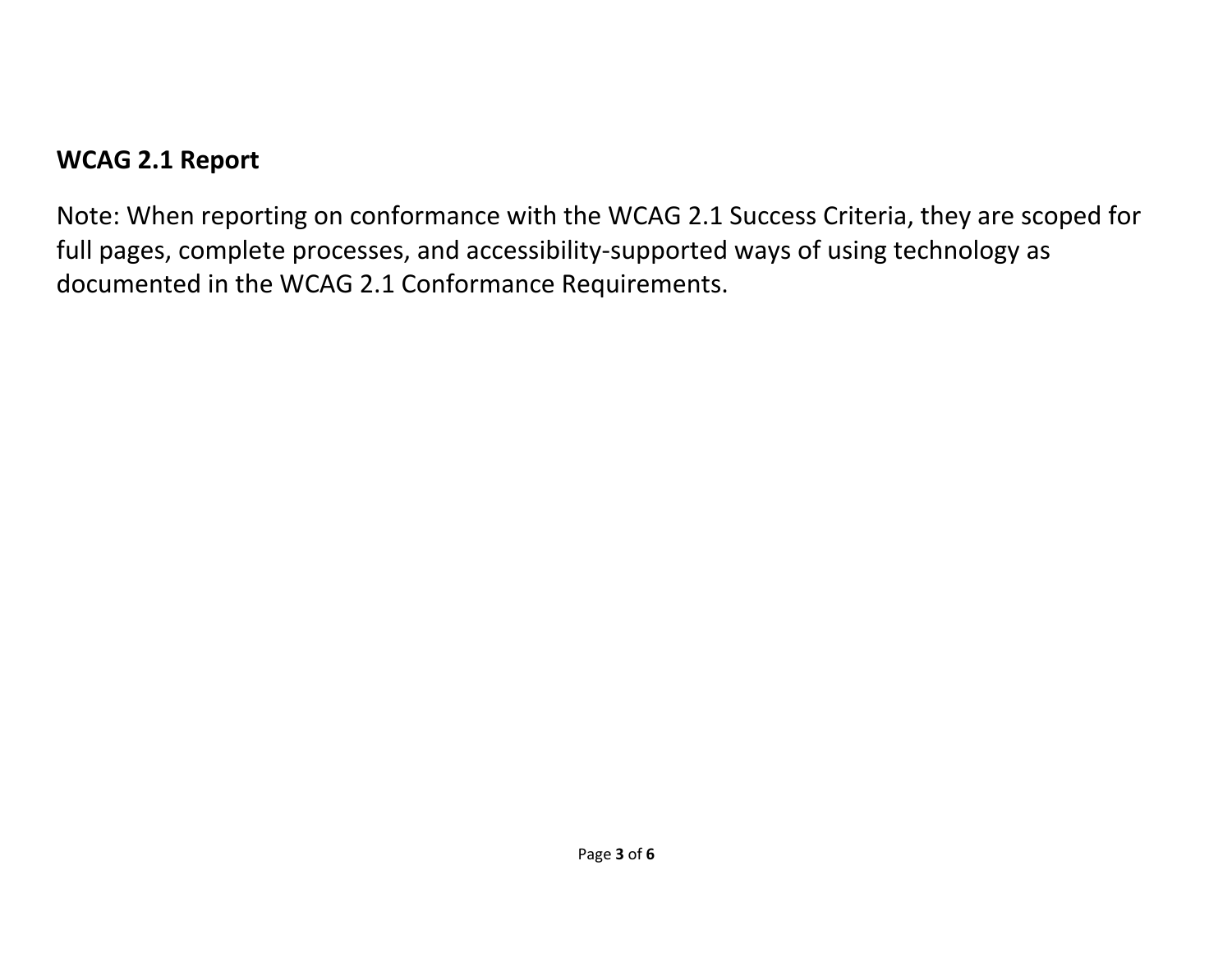#### **Table 1: Success Criteria, Level A**

Notes:

| <b>Criteria</b>                                                                  | <b>Conformance Level</b> | <b>Remarks and Explanations</b>                                                                                                                 |
|----------------------------------------------------------------------------------|--------------------------|-------------------------------------------------------------------------------------------------------------------------------------------------|
| 1.1.1 Non-text Content (Level A)                                                 | Supports                 | Text alternatives for non-text content are provided.                                                                                            |
| 1.2.1 Audio-only and Video-only (Prerecorded) (Level A)                          | Not Applicable           | Does not contain Audio-Only or Video-Only pre-<br>recorded content.                                                                             |
| 1.2.2 Captions (Prerecorded) (Level A)                                           | Supports                 | Videos with sound have captions.                                                                                                                |
| 1.2.3 Audio Description or Media Alternative (Prerecorded) (Level<br>$ A\rangle$ | Supports                 | Text is available in close proximity to videos.                                                                                                 |
| 1.3.1 Info and Relationships (Level A)                                           | Supports                 | Information, structure, and relationships conveyed<br>through presentation can be programmatically<br>determined or are also available in text. |
| 1.3.2 Meaningful Sequence (Level A)                                              | Supports                 | Content is presented visually as well as<br>programmatically in a logical sequence.                                                             |
| 1.3.3 Sensory Characteristics (Level A)                                          | Supports                 | Website addresses more than one sense for<br>instructions.                                                                                      |
| 1.4.1 Use of Color (Level A)                                                     | Supports                 | Color alone is not used to convey meaning.                                                                                                      |
| 1.4.2 Audio Control (Level A)                                                    | Supports                 | Videos do not play automatically, and users have<br>the ability to pause, stop and adjust volume.                                               |
| 2.1.1 Keyboard (Level A)                                                         | Supports                 | Website is accessible by keyboard-only.                                                                                                         |
| 2.1.2 No Keyboard Trap (Level A)                                                 | Supports                 | No keyboard traps were found.                                                                                                                   |
| 2.1.4 Character Key Shortcuts (Level A 2.1 only)                                 | Not Applicable           | Custom keyboard shortcuts are not defined.                                                                                                      |
| 2.2.1 Timing Adjustable (Level A)                                                | Not Applicable           | Timers are not used.                                                                                                                            |
| 2.2.2 Pause, Stop, Hide (Level A)                                                | Not Applicable           | Does not contain auto-updating content.                                                                                                         |
| 2.3.1 Three Flashes or Below Threshold (Level A)                                 | Not Applicable           | Does not contain flashing content.                                                                                                              |
| 2.4.1 Bypass Blocks (Level A)                                                    | Supports                 | Skip to content functionality is available.                                                                                                     |
| 2.4.2 Page Titled (Level A)                                                      | Supports                 | Titling is used consistently.                                                                                                                   |
| 2.4.3 Focus Order (Level A)                                                      | Supports                 | Website provides focus in a logical order that                                                                                                  |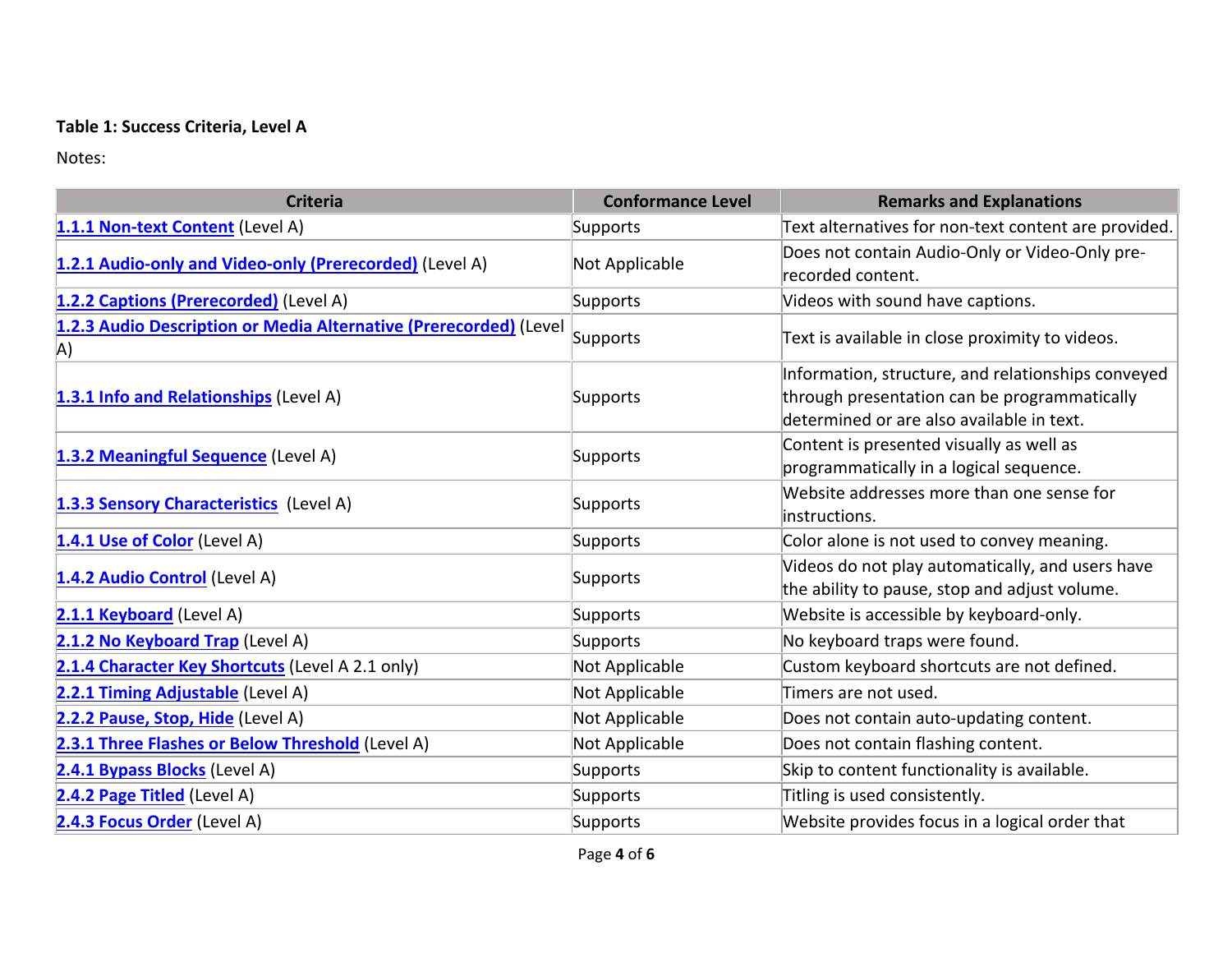| <b>Criteria</b>                               | <b>Conformance Level</b>  | <b>Remarks and Explanations</b>                                          |
|-----------------------------------------------|---------------------------|--------------------------------------------------------------------------|
|                                               |                           | preserves meaning and operability.                                       |
| 2.4.4 Link Purpose (In Context) (Level A)     | Supports                  | Link purpose is present and clear.                                       |
| 2.5.1 Pointer Gestures (Level A 2.1 only)     | Not Applicable            | Multipoint gestures are not used.                                        |
| 2.5.2 Pointer Cancellation (Level A 2.1 only) | Supports                  | Touch events are only triggered when touch is<br>removed from a control. |
| 2.5.3 Label in Name (Level A 2.1 only)        | Supports                  | Programmatic labels match visual labels.                                 |
| 2.5.4 Motion Actuation (Level A 2.1 only)     | Not Applicable            | Device motion sensors are not used.                                      |
| 3.1.1 Language of Page (Level A)              | Supports                  | Language is assigned.                                                    |
| $3.2.1$ On Focus (Level A)                    | Supports                  | Focus does not initiate a change of context.                             |
| $3.2.2$ On Input (Level A)                    | Supports                  | Controls have a clear purpose and behavior.                              |
| <b>3.3.1 Error Identification (Level A)</b>   | Supports                  | Input errors are clearly identified.                                     |
| 3.3.2 Labels or Instructions (Level A)        | Supports                  | Input components have clear labels.                                      |
| 4.1.1 Parsing (Level A)                       | Supports                  | HTML is used correctly, and major errors were not<br>found.              |
| 4.1.2 Name, Role, Value (Level A)             | <b>Partially Supports</b> | Working with vendor on the Sleep Advisor mattress<br>comparison tool.    |

#### **Table 2: Success Criteria, Level AA**

Notes:

| <b>Criteria</b>                                  | <b>Conformance Level</b> | <b>Remarks and Explanations</b>                                                                                          |
|--------------------------------------------------|--------------------------|--------------------------------------------------------------------------------------------------------------------------|
| 1.2.4 Captions (Live) (Level AA)                 | Not Applicable           | Does not contain Live media.                                                                                             |
| 1.2.5 Audio Description (Prerecorded) (Level AA) | Not Applicable           | Video content is a single narrator with minor<br>background changes.                                                     |
| 1.3.4 Orientation (Level AA 2.1 only)            | Supports                 | Orientation of webpage is not restricted to only<br>portrait or landscape, unless a specific orientation<br>is required. |
| 1.3.5 Identify Input Purpose (Level AA 2.1 only) | Supports                 | Autocomplete is supported.                                                                                               |